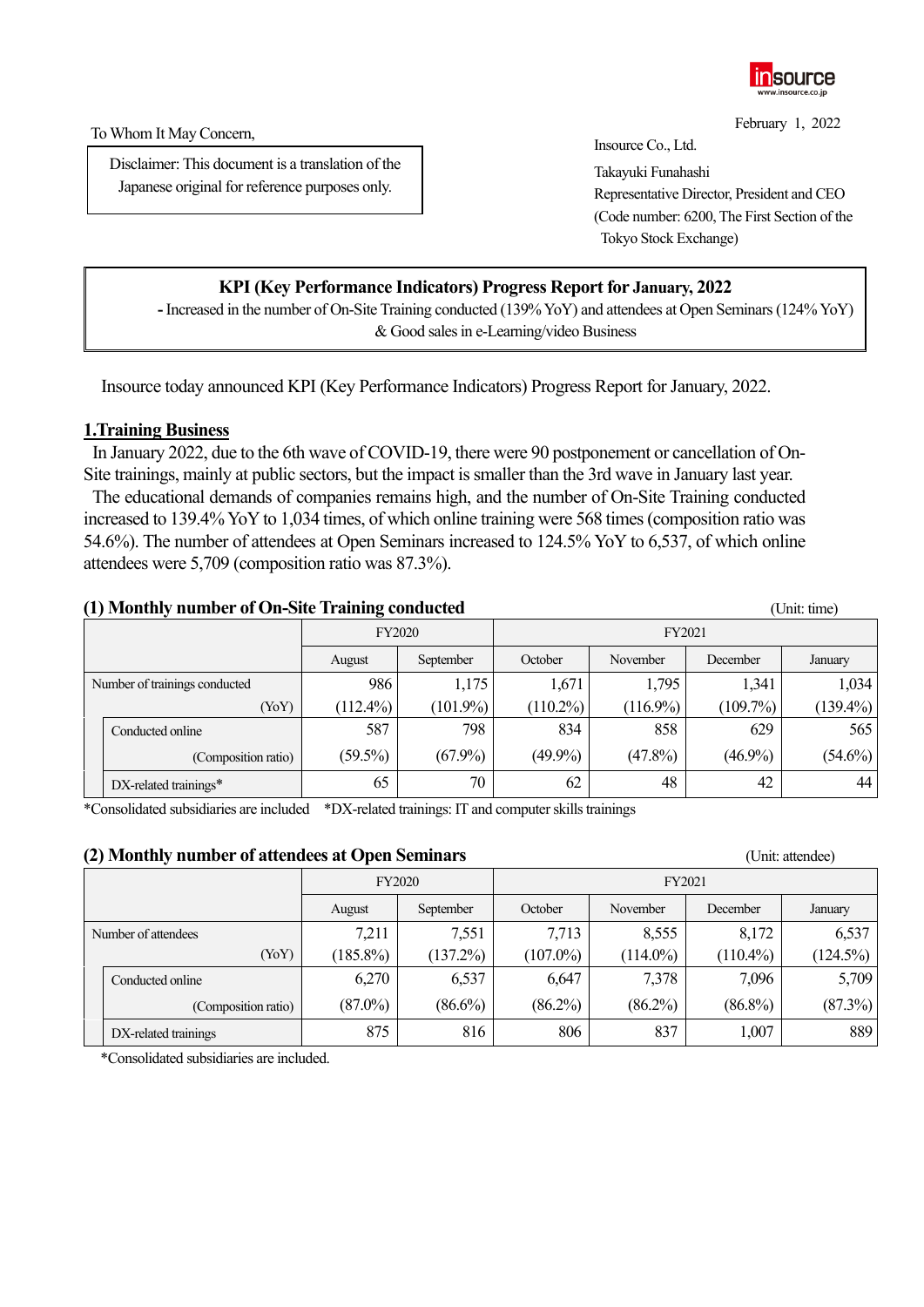## **2. IT Services Business**

The number of paid subscribers for Leaf (HR support system) reached 442 (+10 MoM) organizations and the number of its users increased to 1,873,705 (+24,935 MoM). The cumulative number of orders delivered for Stress Check Support Service increased to 122 since the beginning of the fiscal year (+22 YoY).

## **(3) "Leaf (HR support system)": Total number of paid subscribers (organizations)**

|                                                               |           |           |           |           |           | (Unit: organizations) |
|---------------------------------------------------------------|-----------|-----------|-----------|-----------|-----------|-----------------------|
|                                                               | FY2020    |           | FY2021    |           |           |                       |
|                                                               | August    | September | October   | November  | December  | January               |
| HR support system, "Leaf"                                     | 410       | 412       | 420       | 426       | 432       | 442                   |
| (MoM)                                                         | $(+6)$    | $(+2)$    | $(+8)$    | $(+6)$    | $(+6)$    | $(+10)$               |
| (changes from end of previous FY)                             | $(+162)$  | $(+164)$  | $(+8)$    | $(+14)$   | $(+20)$   | $(+30)$               |
| No. of users                                                  | 1,680,364 | 1,756,583 | 1,800,591 | 1,826,620 | 1,848,770 | 1,873,705             |
| No. of customization<br>* total no. since the beginning of FY | 110       | 144       | 2         | 5         | 15        | 24                    |
| Web conversion service for<br>appraisal forms                 | 123       | 128       | 129       | 130       | 134       | 135                   |
| (MoM)                                                         | $(+4)$    | $(+5)$    | $(+1)$    | $(+1)$    | $(+4)$    | $(+1)$                |

\*The number of customizations shows the number of organizations which add their own functions when implementing Leaf. \*Figures above are calculated at the end of each month.

### **(4) Stress Check Support Service: Number of orders delivered and orders to be delivered**

|                                                                  |         |               |         |          |          | (Unit: organizations) |  |
|------------------------------------------------------------------|---------|---------------|---------|----------|----------|-----------------------|--|
|                                                                  |         | <b>FY2020</b> |         | FY2021   |          |                       |  |
|                                                                  | August  | September     | October | November | December | January               |  |
| No. of orders delivered (by month)                               |         | 36            | 9       | 26       | 67       | 20                    |  |
| Cumulative no. of orders<br>delivered *since the beginning of FY | 307     | 343           | 9       | 35       | 102      | 122                   |  |
| (YoY)                                                            | $(+63)$ | $(+61)$       | $(+1)$  | $(+21)$  | $(+46)$  | $(+22)$               |  |
| No. of orders to be delivered<br>(by month)                      | 187     | 195           | 235     | 280      | 235      | 228                   |  |

\*Note that after clients' inspection, the actual sales will be counted.

\*This service has the highest number of deliveries in March every year.

\*The number of new orders received is difficult to correlate with sales, so it will be changed to only the number of orders delivered and the number of orders remaining from October 2021.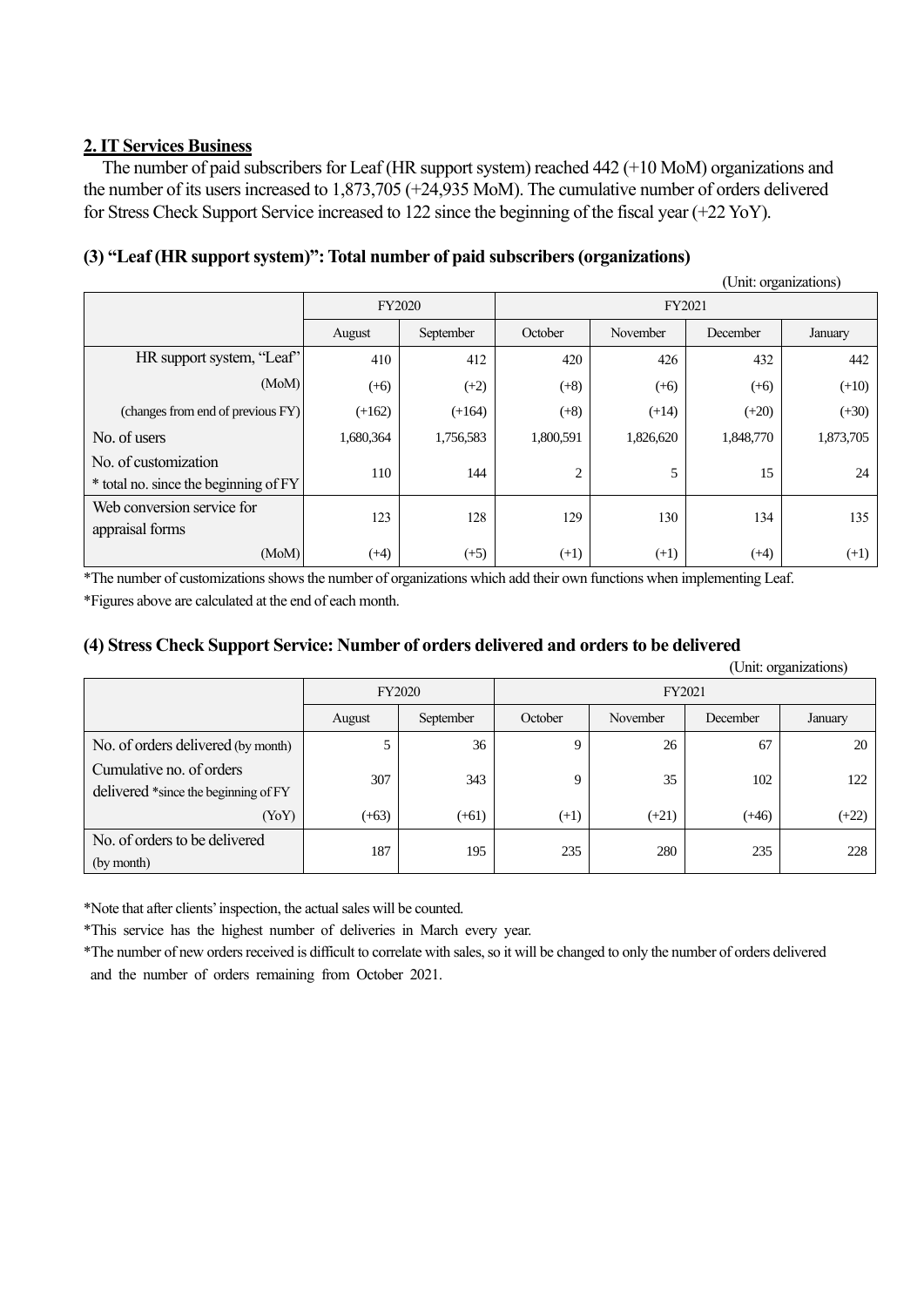# **3. e-Learning/video Business**

In terms of the number of outright purchases, sales to the private sector were strong, especially for diversity and compliance-related contents. As for the number of rental viewers, there was an increase in use by public sectors, mainly for management-related contents.

# **(5) e-learning/Videos: Total numbers of subscription IDs per month and the number of contents sold**

|                                            |          |                               | (Unit: IDs) (Unit: Contents) |             |             |             |  |
|--------------------------------------------|----------|-------------------------------|------------------------------|-------------|-------------|-------------|--|
|                                            |          | FY2020<br>September<br>August |                              | FY2021      |             |             |  |
|                                            |          |                               |                              | November    | December    | January     |  |
| No. of video contents sold                 | 85       | 146                           | 72                           | 94          | 105         | 105         |  |
| (Outright purchase) *by month              |          |                               |                              |             |             |             |  |
| Cumulative no. since the beginning of FY   | (141.7%) | $(52.9\%)$                    | $(38.1\%)$                   | $(276.5\%)$ | $(169.4\%)$ | $(131.3\%)$ |  |
| No. of rental viewers *by month            | 574      | 656                           | 1,238                        | 1,560       | 1,340       | 1,136       |  |
| Cumulative no. of rental viewers since the | (177.7%) | $(60.1\%)$                    | $(529.1\%)$                  | $(292.1\%)$ | $(416.1\%)$ | $(422.3\%)$ |  |
| beginning of FY                            |          |                               |                              |             |             |             |  |
| STUDIO (e-Learning)                        | 54,382   | 54,674                        | 57,112                       | 57,557      | 58,085      | 58,584      |  |
| (MoM)                                      | $(+709)$ | $(+292)$                      | $(+2, 438)$                  | $(+445)$    | $(+528)$    | $(+499)$    |  |

\*Calculation takes place at the end of every month.

\*The number of outright purchases is that of e-learning and video sales, which differs from the number of video sales until March 2021.

## **4. Client base**

The total number of registered WEBinsource clients increased to 16,690 (+219 organizations compared to the previous month). We are steadily gaining subscribers toward our target of 2,400 for this fiscal year.

## **(6) WEBinsource: Total number of subscribers (organizations)**

|                                | <b>FY2020</b> |            |           |            |                 |            |
|--------------------------------|---------------|------------|-----------|------------|-----------------|------------|
|                                | August        | September  | October   | November   | <b>December</b> | January    |
| No. of new subscribers         | 180           | 220        | 213       | 204        | 256             | 219        |
| No. of accumulated subscribers | 15,578        | 15,798     | 16,011    | 16,215     | 16,471          | 16,690     |
| (Progression rate: $\%$ )      | $(83.4\%)$    | $(92.2\%)$ | $(8.9\%)$ | $(17.4\%)$ | $(28.0\%)$      | $(37.2\%)$ |

\*Figures above are calculated at the end of each month.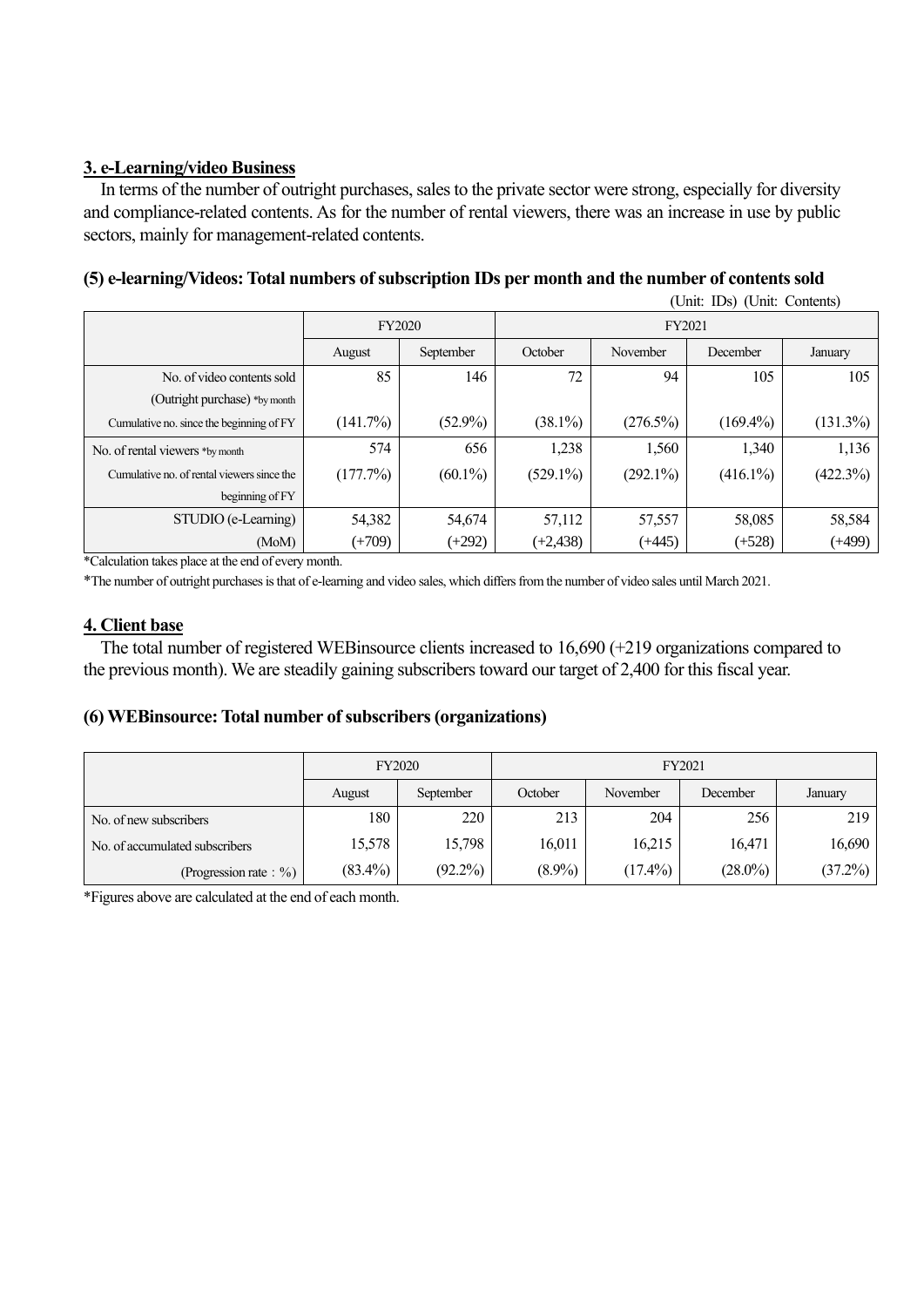### **5. Contents development**

The number of new contents developed was 28 for training (On-Site training) and 19 for e-learning. We have set a target of 300 for training and 210 for e-learning for FY2021, and we are taking steady steps toward the target.

| $\cdots$                                 |               |             |           |            |            |            |  |  |
|------------------------------------------|---------------|-------------|-----------|------------|------------|------------|--|--|
|                                          | <b>FY2020</b> |             | FY2021    |            |            |            |  |  |
|                                          | August        | September   |           | November   | December   | January    |  |  |
| No. of new contents for On-Site training | 27            | 16          | 27        | 27         | 27         | 28         |  |  |
| since the beginning of FY                | 305           | 321         | 27        | 54         | 81         | 109        |  |  |
| (Progression rate: $\%$ )                | $(95.3\%)$    | $(100.3\%)$ | $(9.0\%)$ | $(18.0\%)$ | $(27.0\%)$ | $(36.3\%)$ |  |  |
| No. of new contents for e-learning       | 26            | 33          | 14        | 20         | 14         | 19         |  |  |
| since the beginning of FY                | 215           | 248         | 14        | 34         | 48         | 67         |  |  |
| (Progression rate: $\%$ )                | $(107.5\%)$   | $(124.0\%)$ | $(6.7\%)$ | $(16.2\%)$ | $(22.9\%)$ | $(31.9\%)$ |  |  |

#### **(**7**) No. of new contents developed (Unit**:**trainings, videos)**

 $\diamondsuit$  New training contents released in January (28 trainings)

| <b>Diversity Promotion</b>                            |                | For Managerial Position                                        |  |  |
|-------------------------------------------------------|----------------|----------------------------------------------------------------|--|--|
| LGBTQ+Training                                        | 3              | Sending assessor for On Site training                          |  |  |
| Thinking Ability                                      |                | For Middle Class Employees                                     |  |  |
| Think things from a bird's-eye view                   | $\overline{2}$ | Enhance the ability of information utilization                 |  |  |
| <b>Sales</b>                                          |                | For Veteran Worker                                             |  |  |
| Improve sales skills                                  | $\overline{2}$ | Ways to proceed work                                           |  |  |
| Marketing                                             |                | For new young employees                                        |  |  |
| Visual merchandising (VMD)                            | $\overline{2}$ | Ways to proceed the work in tele-working era for new employees |  |  |
| <b>Business Document</b>                              |                | Career                                                         |  |  |
| Improve office work skills                            | $\overline{2}$ | Career design for people in 40s.                               |  |  |
| For Students & Prospective Employees                  |                | <b>Planning Ability</b>                                        |  |  |
| How to write an application form                      | $\overline{2}$ | Develop new business or new product                            |  |  |
| <b>Work Procedure</b>                                 |                | Document Preparation                                           |  |  |
| Improve the productivity                              | 1              | The utilization of behavioral economics of Nudge Theory        |  |  |
| Project Management                                    |                | <b>OA/IT Skills</b>                                            |  |  |
| Essential points of project management (For Assignor) | 1              | Microsoft Office for beginners (Word/Excel/PowerPoint)         |  |  |
| Compliance                                            |                | Evaluation                                                     |  |  |
| Compliance training                                   | 1              | How to write work description                                  |  |  |
| <b>Hospitality Training</b>                           |                | <b>Business Etiquette</b>                                      |  |  |
| Entertaining manners to improve customer service      | 1              | Dress code for business person                                 |  |  |
| Mental Health                                         |                |                                                                |  |  |
| Mental health for working from home                   |                |                                                                |  |  |